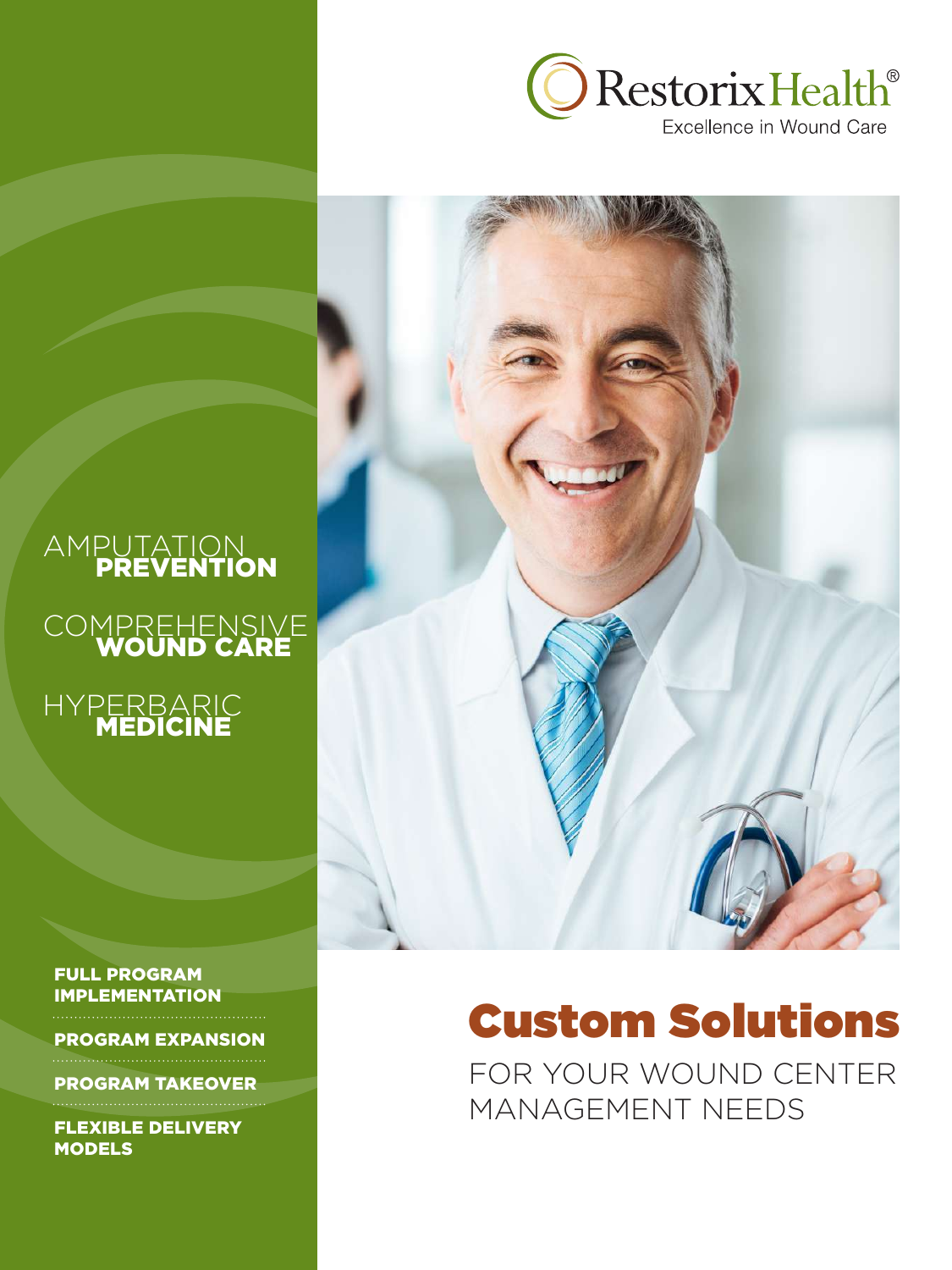The five-year mortality rate for amputation patients is 70%. According to the World Health Organization, up to 80% of amputations due to diabetic complications are preventable. With an integrated approach to treatment, lower extremity amputations have been shown to decrease by 72%.<sup>2</sup>

Chronic wounds cost the U.S. an estimated \$25–\$50 billion per year. Without coordinated, specialized treatment, non-healing wounds can lead to increased readmissions and high costs related to multiple hospital stays and use of products and services that do not result in a healed outcome. 1



# A FOCUSED APPROACH TO **Example 20 WOUND CARE**

#### CHRONIC WOUNDS ARE COSTING YOU MONEY

#### CHRONIC WOUNDS CAN LEAD TO UNNECESSARY AMPUTATIONS

RestorixHealth specializes in developing<br>Rand managing clinically and financially successful wound centers in partnership with hospitals and healthcare facilities. Dedicated to healing wounds, saving limbs and optimizing patient outcomes, RestorixHealth provides our partners with custom, turnkey solutions for establishing advanced wound healing programs that can improve population health, offer a competitive advantage and increase market share.

> At RestorixHealth, our goal is to ensure that patients get the right care at the right time.

We are proud of our long history of exceptional performance that has resulted in measurable improvement in patients' lives and profitable, long-term relationships with our partners.

> With a multidisciplinary approach and communication/education to providers across the continuum, patients have the best chance of a healed outcome, thus avoiding unnecessary costly services, hospitalizations and complications such as major amputations.

RestorixHealth is not a "one-size-fits-all"  $\blacksquare$  management company. Our approach is wide-ranging in resources, service models and operational support. We empower organizations to add or expand comprehensive wound care services by offering varied and flexible partnership models — including risk-free, performancebased pricing options.

# Experts in comprehensive wound healing and amputation prevention

Based on your risk tolerance, we can customize the levels of financing and assistance to work within your budget and your comfort level.

**Most importantly, we invest with you as a dedicated partner.** 



# A partnership that works for you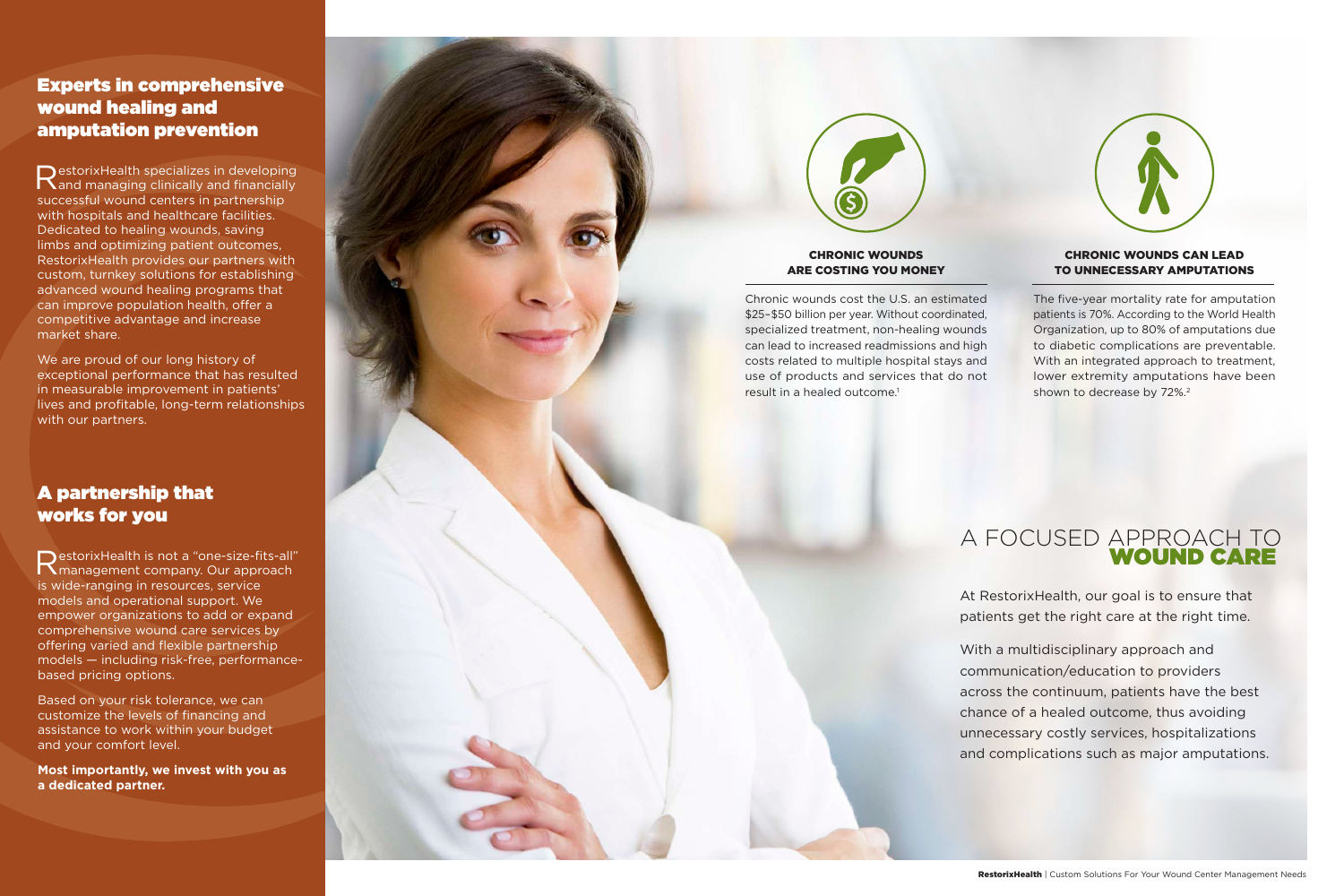# RESTORIXHEALTH CAN HELP YOUR SYSTEM

#### IMPROVE POPULATION HEALTH

- Improve wound healing rates and prevent amputations
- Patients see right provider at right time
- Make appropriate referrals to treat co-morbid conditions

#### ENHANCE QUALITY

- Maintain high patient satisfaction scores
- Continuous process improvement
- Advanced, customized EMR

#### ENSURE COMPLIANCE

- Internal monitoring and auditing
- Policies and procedures
- Designated compliance officer and committee

#### DEVELOP A PROFITABLE SERVICE LINE

- Attract new patients to the system by offering a specialty service line
- Generate outpatient, inpatient and surgical revenue

Our turnkey, custom solutions are<br> **O** specific to your hospital needs and take into account your current population, service lines and growth plans. We'll provide you with a **customized market** and demand analysis and proforma so you will have the information you need to choose a solution that's right for you.

# **SO ARE OUR SOLUTIONS**

#### GAIN A COMPETITIVE ADVANTAGE

- Establish your hospital or health system as a wound care leader and innovator.
- Become a regional leader and destination provider as an Amputation Prevention Center®



l 0

Z

VV'



#### Custom solutions include:

| Comprehensive Wound Center alone or with<br>specialized Amputation Prevention Center <sup>®</sup> |
|---------------------------------------------------------------------------------------------------|
|                                                                                                   |
| Varied and flexible partnership terms                                                             |
|                                                                                                   |
| Risk-free, performance-based pricing options                                                      |
|                                                                                                   |
| Design, engineer and build-out responsibility                                                     |
|                                                                                                   |
| Equipment and furnishings provision                                                               |
|                                                                                                   |
| Center staff employment                                                                           |

RestorixHealth is the only partner who will customize a wound care solution specifically for your hospital or health system.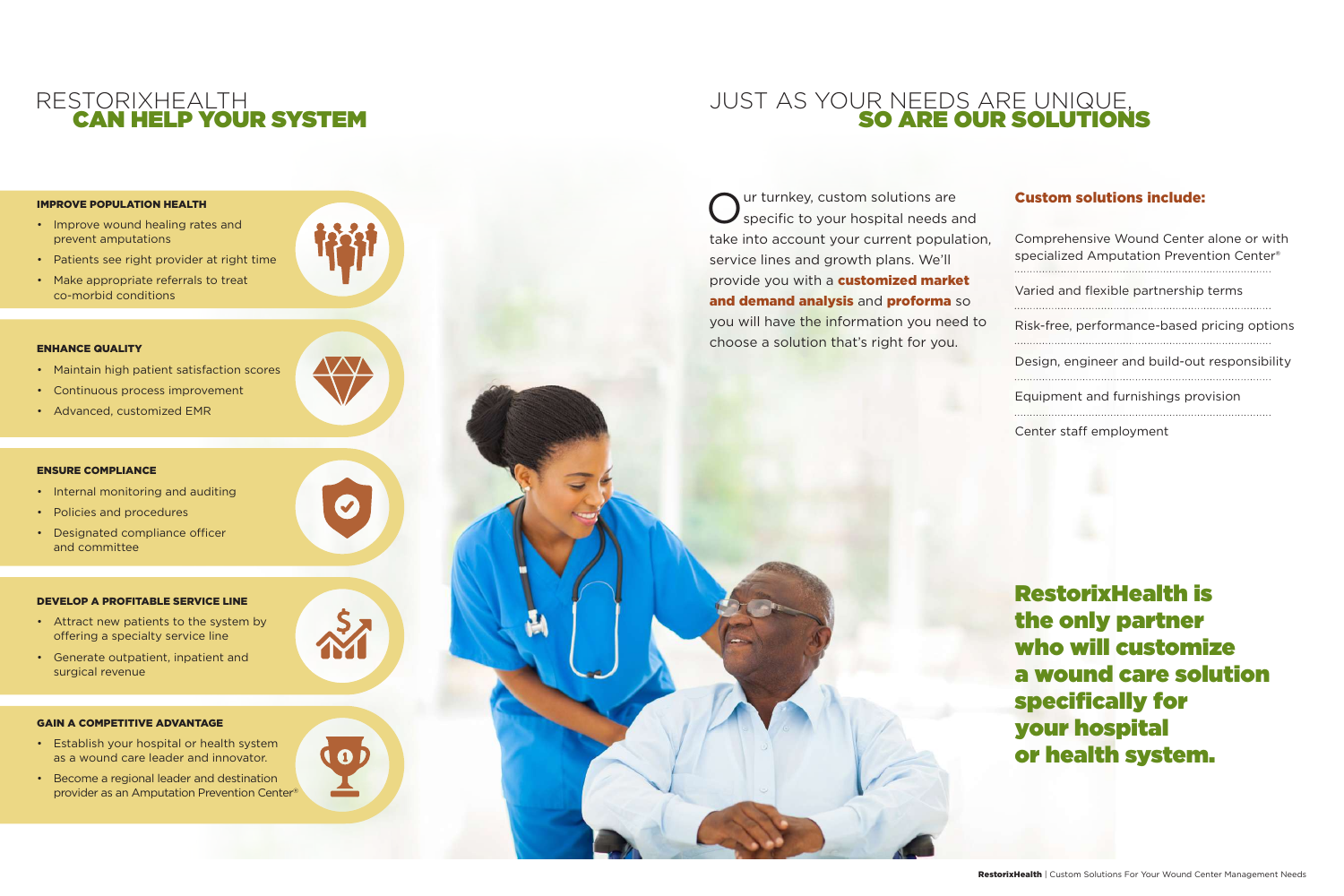



#### COMPREHENSIVE WOUND CARE

A Comprehensive Wound Center<br>
CCWC) is a coordinated outpatient program that utilizes advanced techniques and procedures to treat patients with all types of wounds, especially those that are complex and difficult to heal.

#### CWCs treat all types of wounds, including, but not limited to:

- $\triangleright$  Outpatient program with optional inpatient integration via Nurse Navigator
- $\blacktriangleright$  Staffed by a multidisciplinary team to diagnose and treat all types of wounds
- $\blacktriangleright$  Clinical pathway driven to achieve the best possible outcomes
- $\blacktriangleright$  Typically serve local/primary and secondary markets

- Diabetic foot ulcers
- Venous ulcers
- Pressure injuries/ulcers
- Non-healing ulcers
- Traumatic wounds
- Arterial ulcers
- Infected wounds
- Crush injuries
- Radiation induced ulcer/wound
- Compromised flaps or grafts
- $\blacktriangleright$  Inpatient and outpatient program with dedicated Nurse Navigator
- $\blacktriangleright$  Sub-specialty within the wound center
- $\blacktriangleright$  Specialized surgical interventions for patients with complex foot ulcers
- $\blacktriangleright$  Clinical pathway driven with amputation prevention specific, evidence-based pathways
- $\blacktriangleright$  Hub that serves a larger, regional market
- $\triangleright$  Connected to a larger network  $-$  Amputation Prevention Centers of America®

n exclusive offering from RestorixHealth, **L**an Amputation Prevention Center<sup>®</sup> (APC) is a surgically focused inpatient and outpatient program, operating in conjunction with a Comprehensive Wound Center, that specializes in treating patients with limbthreatening conditions, such as diabetic foot ulcers/infections.

### AMPUTATION PREVENTION

### APCs specialize in:

- Diabetic foot ulcers
- Diabetic foot infections
- Charcot foot
- Gangrene
- Critical limb ischemia/PAD

#### CWC CORE TEAM

MEDICAL DIRECTOR



- 
- 
- 
- 
- 
- 

#### APC CORE TEAM

#### CO-MEDICAL DIRECTORS

- Surgical podiatrist/ foot-ankle surgeon
- Vascular surgeon, interventional cardiologist or interventional radiologist NURSE NAVIGATOR

PROGRAM DIRECTOR PANEL PHYSICIANS CLINICAL NURSE MANAGER WOUND CARE NURSES HYPERBARIC TECHNICIANS MEDICAL ASSISTANTS FRONT DESK COORDINATOR

Whichever option you choose, our on-site, regional and corporate teams will remain 100% engaged every step of the way.

#### SHARED TEAM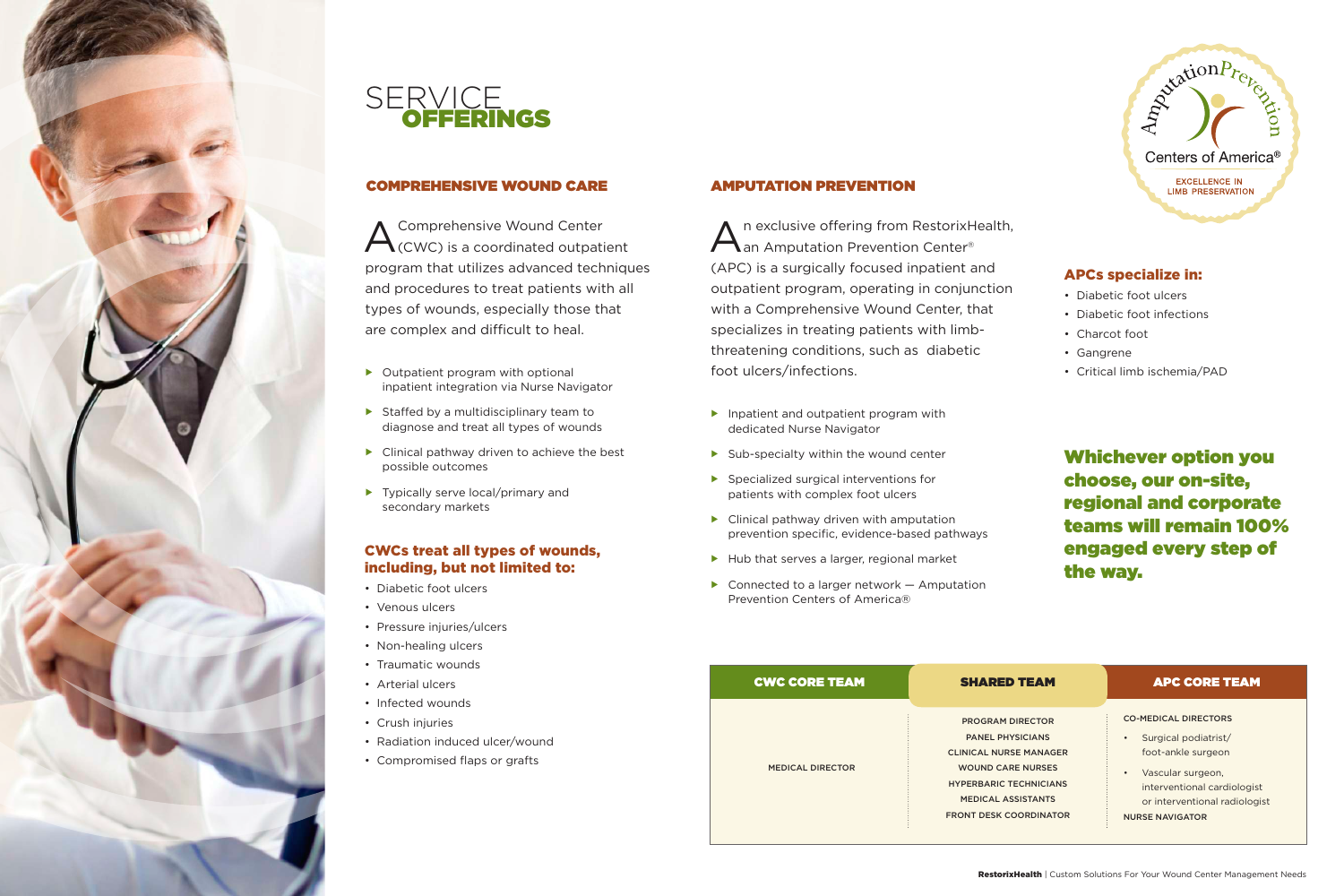# SUPPORT SERVICES TO HELP YOU SUCCEED

Nurse-led team dedicated solely to the prior authorizations process. The team works with each of our centers to ensure proper documentation and timely requests for prior approvals.

Unparalleled local support to meet the daily needs of the centers, including revenue cycle management, clinical, community outreach and operational needs.

LOCAL SUPPORT TEAMS

- COMMUNITY OUTREACH
- CENTRALIZED PRIOR-AUTHORIZATIONS
- COMPREHENSIVE REVENUE CYCLE MANAGEMENT

Direct contracting with managed care plans on behalf of our partner hospitals and/or their physicians, with a proven strategy of carve-out contracts.

MANAGED CARE EXPERTISE

#### WOUNDDOCS<sup>®</sup> CUSTOMIZED EMR

Certified HBO and Wound Care training in your region. Innovative, ongoing cloud-based e-learning platform, available 24/7, provides a customized education plan for each individual user or center based on their learning needs.

From insurance pre-certification through the claim adjudication process, our specialists train and work directly with your physicians to document correctly ensuring claims are managed, processed and paid according to terms.

#### TRAINING AND **EDUCATION**

WoundDocs is an advanced, wound-specific EMR, supported by

 $\bigcap$  ince 1997, RestorixHealth has been  $\bigcup$  healing wounds, preserving limbs and saving lives. We abide by the guiding principle that doing the right thing is the right thing to do. We have a strong compliance program based on OIG guidelines to ensure that all aspects of our business are in compliance with applicable statutes, regulations and program requirements.

evidence-based clinical practice guidelines, that interfaces with your current EMR and provides physicians with the information they need for informed medical decision-making. The system allows for collaborative case management as well as automated electronic clinical feedback to referring physicians.

> A  $\sqrt{}$  e assist our centers in achieving **V** Undersea and Hyperbaric Medical Society (UHMS) accreditation by meeting the highest standards of care and patient safety, as well as The Joint Commission Disease Specific Accreditation for Wound Care, demonstrating our commitment to quality wound care programs.

# A REPUTATION YOU CAN TRUST

# A WOUND PROGRAM YOU CAN BE PROUD OF

RestorixHealth's value-added support services ensure your center has everything it needs to be successful.

Direct-to-physician, direct-to-hospital ("four-wall") and directto-consumer education and outreach increases awareness of your wound center within the hospital and your community.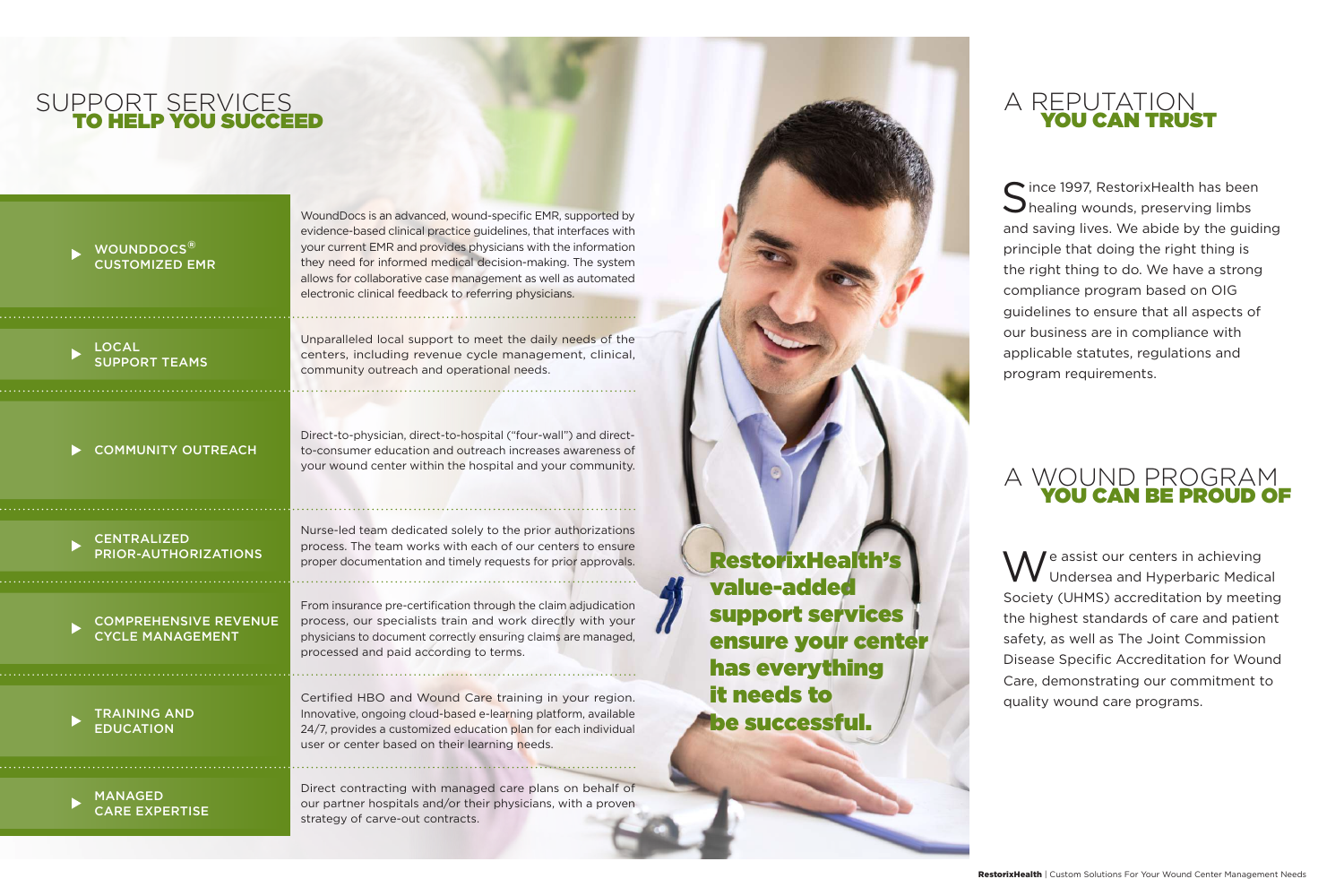

Muhether your hospital or health  $\boldsymbol{V}$  system is new to wound care, has an existing program or is ready to become a regional leader in amputation prevention, RestorixHealth can help.

We work with you and your team to create a flexible, customized program that seamlessly integrates into your existing operations.

- You determine your goals and objectives.
- You decide which wound care solution fits your organization's needs.
- You customize the amount of risk-sharing you prefer.

RestorixHealth will take it from there.

**For a free program analysis, call:** 888.210.4887 **or email CustomSolutions@RestorixHealth.com**